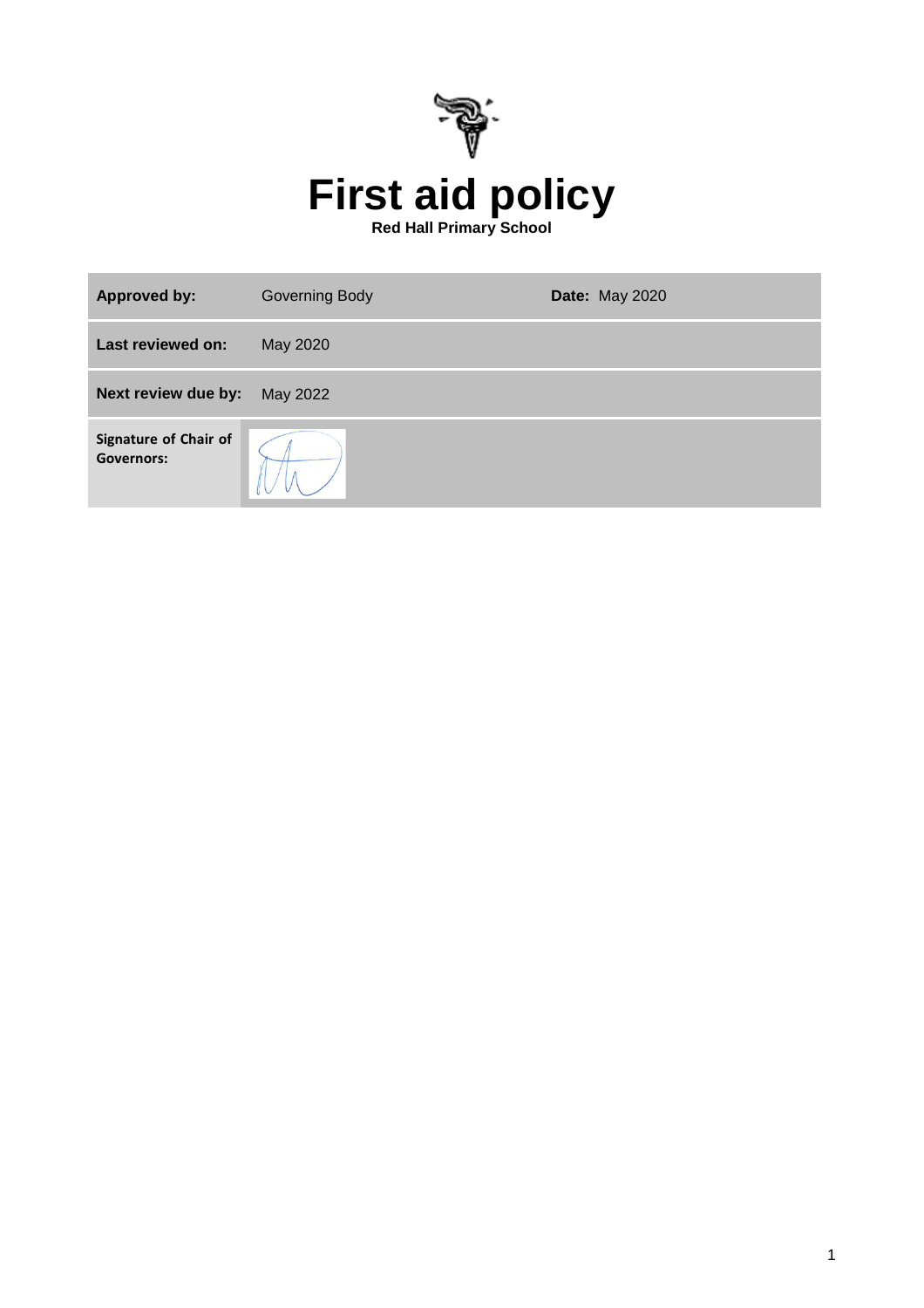# **Contents**

# **1. Aims**

The aims of our first aid policy are to:

- Ensure the health and safety of all staff, pupils and visitors
- Ensure that staff and governors are aware of their responsibilities with regards to health and safety
- Provide a framework for responding to an incident and recording and reporting the outcomes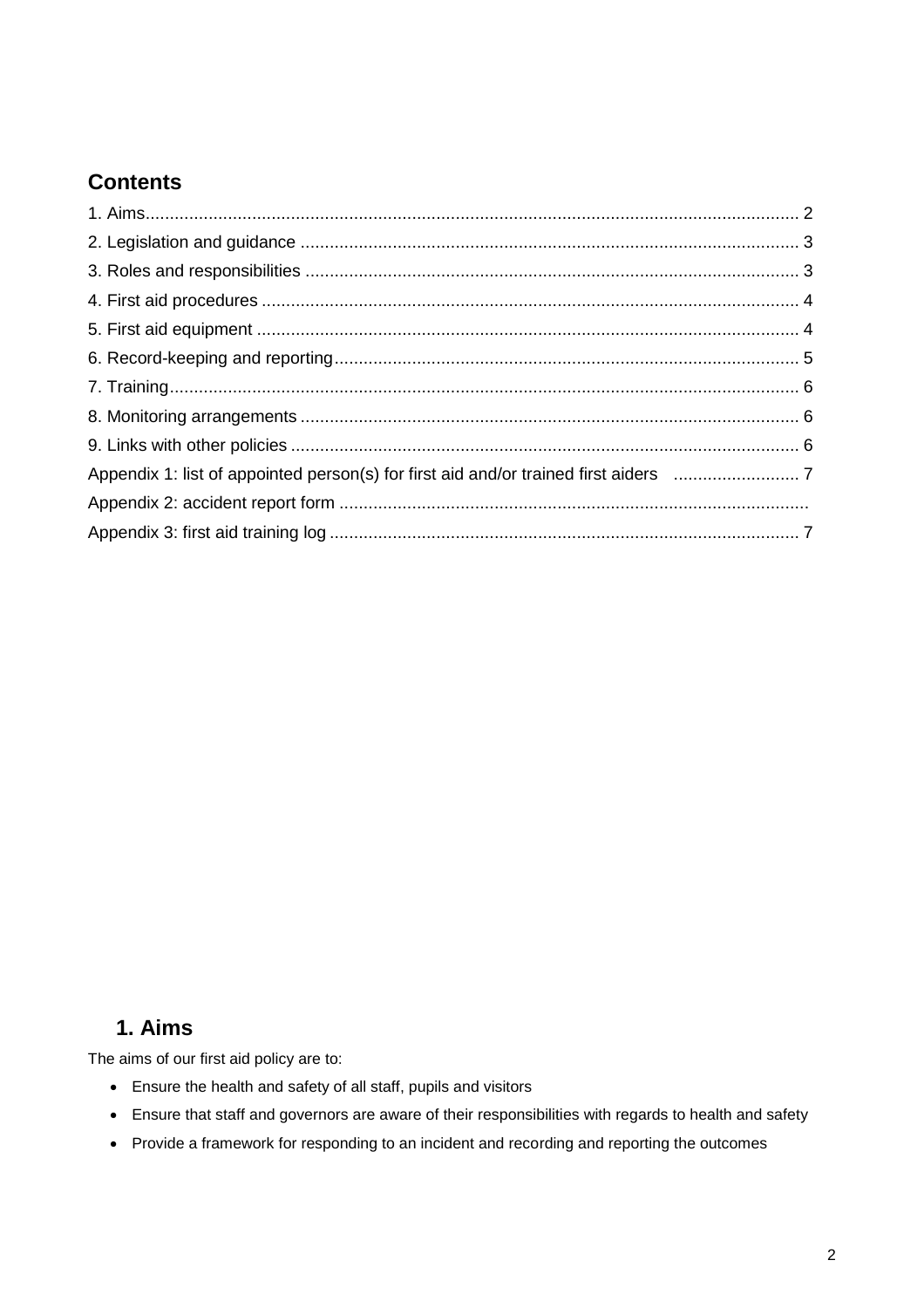# **2. Legislation and guidance**

This policy is based on the [Statutory Framework for the Early Years Foundation Stage,](https://www.gov.uk/government/uploads/system/uploads/attachment_data/file/596629/EYFS_STATUTORY_FRAMEWORK_2017.pdf) advice from the Department for Education on [first aid in schools](https://www.gov.uk/government/publications/first-aid-in-schools) and [health and safety](https://www.gov.uk/government/publications/health-and-safety-advice-for-schools) in schools, and the following legislation:

- [The Health and Safety \(First Aid\) Regulations 1981,](http://www.legislation.gov.uk/uksi/1981/917/regulation/3/made) which state that employers must provide adequate and appropriate equipment and facilities to enable first aid to be administered to employees, and qualified first aid personnel
- [The Management of Health and Safety at Work Regulations 1992,](http://www.legislation.gov.uk/uksi/1992/2051/regulation/3/made) which require employers to make an assessment of the risks to the health and safety of their employees
- [The Management of Health and Safety at Work Regulations 1999,](http://www.legislation.gov.uk/uksi/1999/3242/contents/made) which require employers to carry out risk assessments, make arrangements to implement necessary measures, and arrange for appropriate information and training
- [The Reporting of Injuries, Diseases and Dangerous Occurrences Regulations](http://www.legislation.gov.uk/uksi/2013/1471/schedule/1/paragraph/1/made) (RIDDOR) 2013, which state that some accidents must be reported to the Health and Safety Executive (HSE), and set out the timeframe for this and how long records of such accidents must be kept
- [Social Security \(Claims and Payments\) Regulations 1979,](http://www.legislation.gov.uk/uksi/1979/628) which set out rules on the retention of accident records
- [The School Premises \(England\) Regulations 2012,](http://www.legislation.gov.uk/uksi/2012/1943/regulation/5/made) which require that suitable space is
- Roles and responsibilities

At Red Hall we have an Early Years Foundation Stage provision, so at least one person has a current paediatric first aid certificate and is on the premises at all times.

Beyond this, in all settings – and dependent upon an assessment of first aid needs – employers must usually have a sufficient number of suitably trained first aiders to care for employees in case they are injured at work. However, the minimum legal requirement is to have an 'appointed person' to take charge of first aid arrangements, provided your assessment of need has taken into account the nature of employees' work, the number of staff, and the location of the school. The appointed person does not need to be a trained first aider.

### **3.1 Appointed person(s) and first aiders**

The school's appointed person is Hena Patel, School Business Manager. They are responsible for:

- Taking charge when someone is injured or becomes ill
- Ensuring there is an adequate supply of medical materials in first aid kits, and replenishing the contents of these kits
- Ensuring that an ambulance or other professional medical help is summoned when appropriate

First aiders are trained and qualified to carry out the role (see section 7) and are responsible for:

- Acting as first responders to any incidents; they will assess the situation where there is an injured or ill person, and provide immediate and appropriate treatment
- Sending pupils home to recover, where necessary
- Filling in an accident report on the same day, or as soon as is reasonably practicable, after an incident (see the template in appendix 2)
- Keeping their contact details up to date

Our school's first aiders are listed in appendix 1. Their names will also be displayed prominently around the school.

### **3.2 The local authority and governing board**

Dudley Local Authority has ultimate responsibility for health and safety matters in the school, but delegates responsibility for the strategic management of such matters to the school's governing board.

The governing board delegates operational matters and day-to-day tasks to the headteacher and staff members.

### **3.4 The headteacher**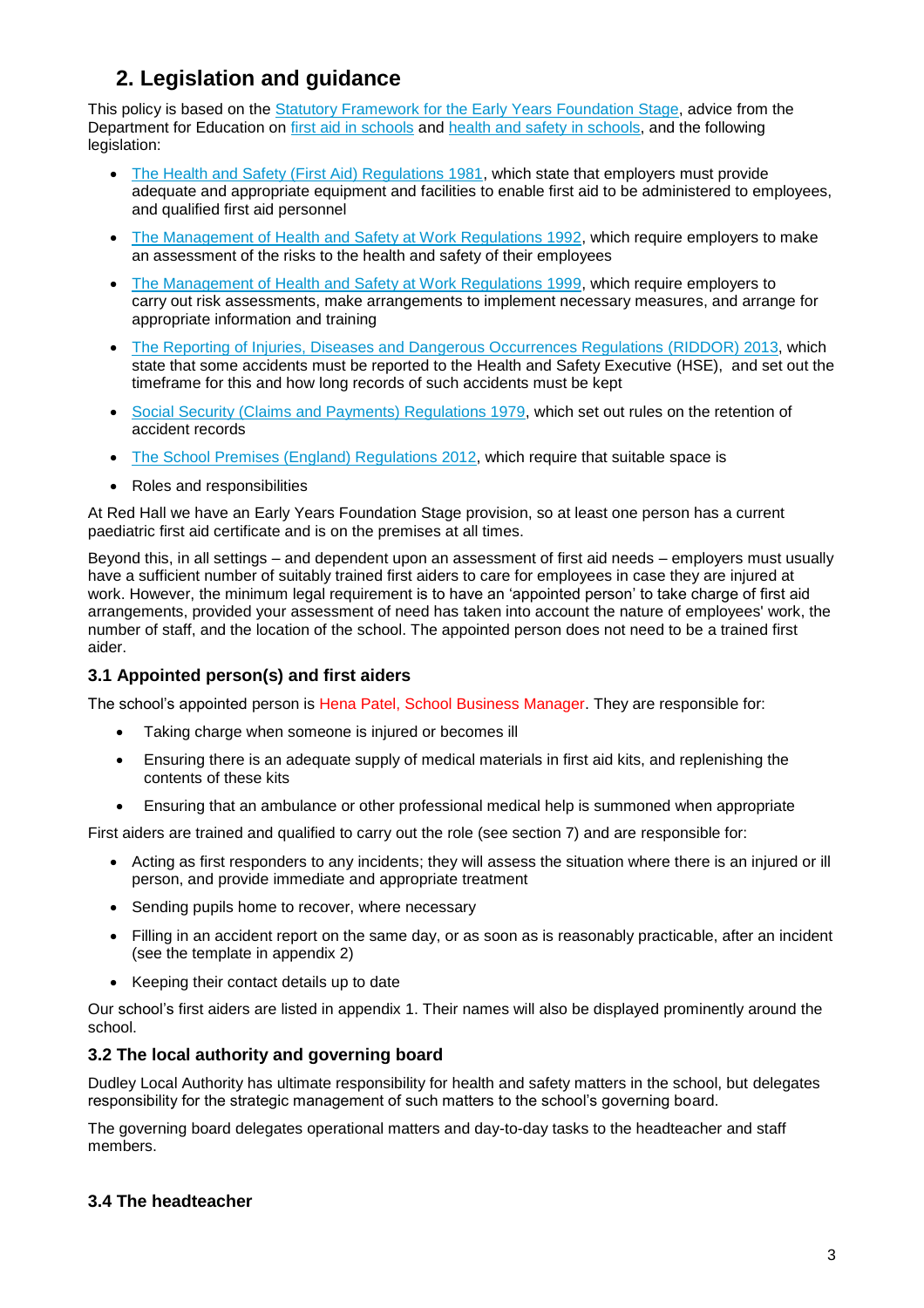The headteacher is responsible for the implementation of this policy, including:

- Ensuring that an appropriate number of trained first aid personnel are present in the school at all times
- Ensuring that first aiders have an appropriate qualification, keep training up to date and remain competent to perform their role
- Ensuring all staff are aware of first aid procedures
- Ensuring appropriate risk assessments are completed and appropriate measures are put in place
- Undertaking, or ensuring that managers undertake, risk assessments, as appropriate, and that appropriate measures are put in place
- Ensuring that adequate space is available for catering to the medical needs of pupils
- Reporting specified incidents to the HSE when necessary (see section 6)

### **3.5 Staff**

School staff are responsible for:

- Ensuring they follow first aid procedures
- Ensuring they know who the first aiders in school are
- Completing accident reports (see appendix 2) for all incidents they attend to where a first aider is not called
- Informing the headteacher or their manager of any specific health conditions or first aid needs

### **4.First aid procedures**

#### **4.1 In-school procedures**

In the event of an accident resulting in injury:

- The closest member of staff present will assess the seriousness of the injury and seek the assistance of a qualified first aider, if appropriate, who will provide the required first aid treatment
- The first aider, if called, will assess the injury and decide if further assistance is needed from a colleague or the emergency services. They will remain on scene until help arrives
- The first aider will also decide whether the injured person should be moved or placed in a recovery position
- If the first aider judges that a pupil is too unwell to remain in school, parents will be contacted and asked to collect their child. Upon their arrival, the first aider will recommend next steps to the parents
- If emergency services are called, one of the Admin Team will contact parents immediately
- The First Aider will complete an accident report form on the same day or as soon as is reasonably practical after an incident resulting in an injury

### **4.2 Off-site procedures**

When taking pupils off the school premises, staff will ensure they always have the following:

- A school mobile phone
- A portable first aid kit
- Information about the specific medical needs of pupils
- Parents' contact details

Risk assessments will be completed by the leader of the trip prior to any educational visit that necessitates taking pupils off school premises.

There will always be at least one first aider with a current paediatric first aid certificate on school trips and visits, as required by the statutory framework for the Early Years Foundation Stage.

### **5.First aid equipment**

A typical first aid kit in our school will include the following: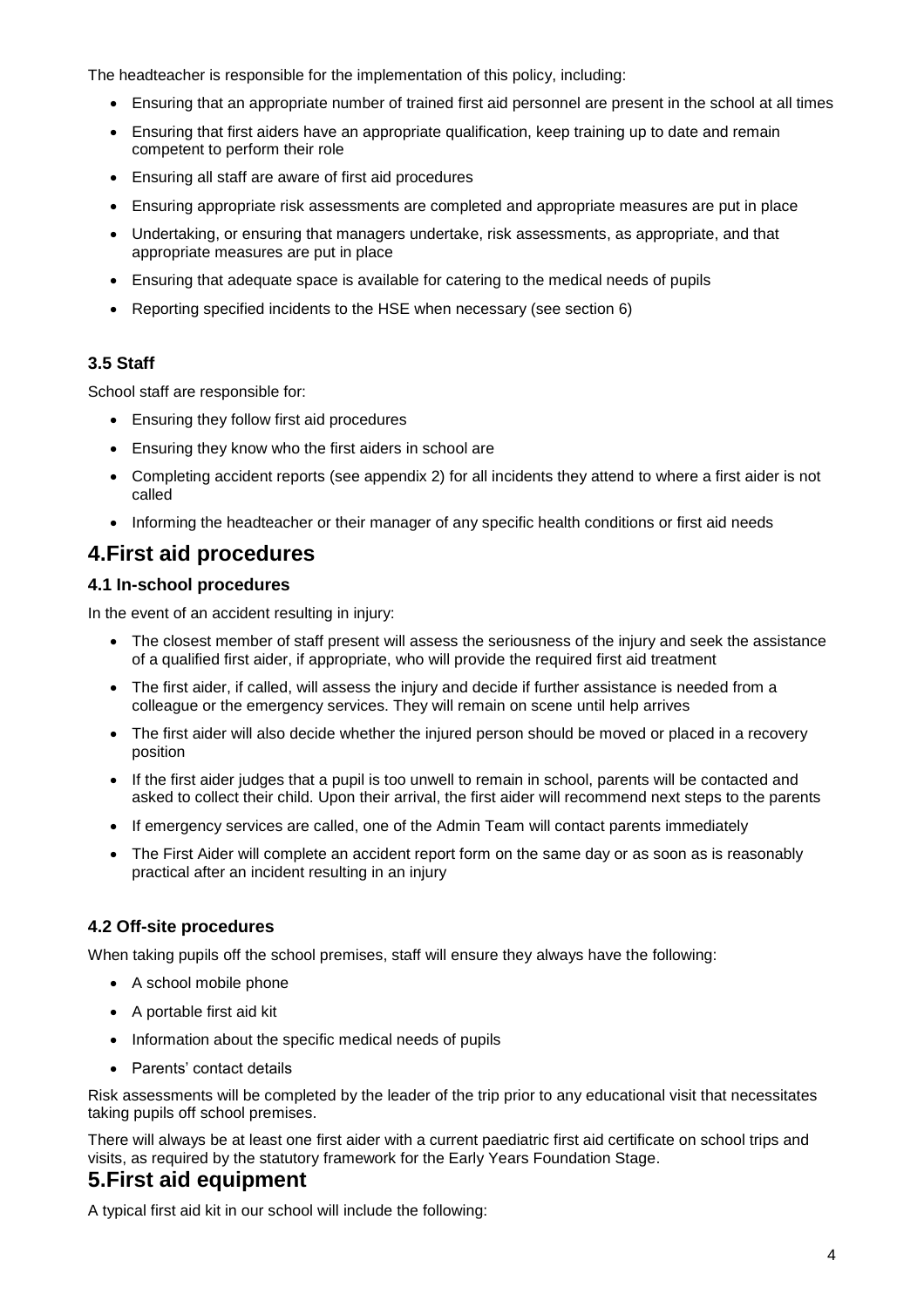- A leaflet with general first aid advice
- Regular and large bandages
- Eye pad bandages
- Triangular bandages
- Adhesive tape
- Safety pins
- Disposable gloves
- Antiseptic wipes
- Plasters of assorted sizes
- **Scissors**
- Cold compresses
- Burns dressings

No medication is kept in first aid kits.

First aid kits are stored in:

- The medical room
- The school kitchens
- Each classroom
- Staff room

### **6. Record-keeping and reporting**

#### **6.1 First aid and accident record book**

- An accident form will be completed by the first aider on the same day or as soon as possible after an incident resulting in an injury
- As much detail as possible should be supplied when reporting an accident, including all of the information included in the accident reporting sheets
- Records held in the first aid and accident book will be retained by the school for a minimum of 3 years, in accordance with regulation 25 of the Social Security (Claims and Payments) Regulations 1979, and then securely disposed of in line with GDPR.

### **6.2 Reporting to the HSE**

The School Business Manager will keep a record of any accident which results in a reportable injury, disease, or dangerous occurrence as defined in the RIDDOR 2013 legislation (regulations 4, 5, 6 and 7).

The School Business Manager will report these to the Health and Safety Executive as soon as is reasonably practicable and in any event within 10 days of the incident.

Reportable injuries, diseases or dangerous occurrences include:

- Death
- Specified injuries, which are:
	- o Fractures, other than to fingers, thumbs and toes
	- o Amputations
	- o Any injury likely to lead to permanent loss of sight or reduction in sight
	- $\circ$  Any crush injury to the head or torso causing damage to the brain or internal organs
	- o Serious burns (including scalding)
	- o Any scalping requiring hospital treatment
	- o Any loss of consciousness caused by head injury or asphyxia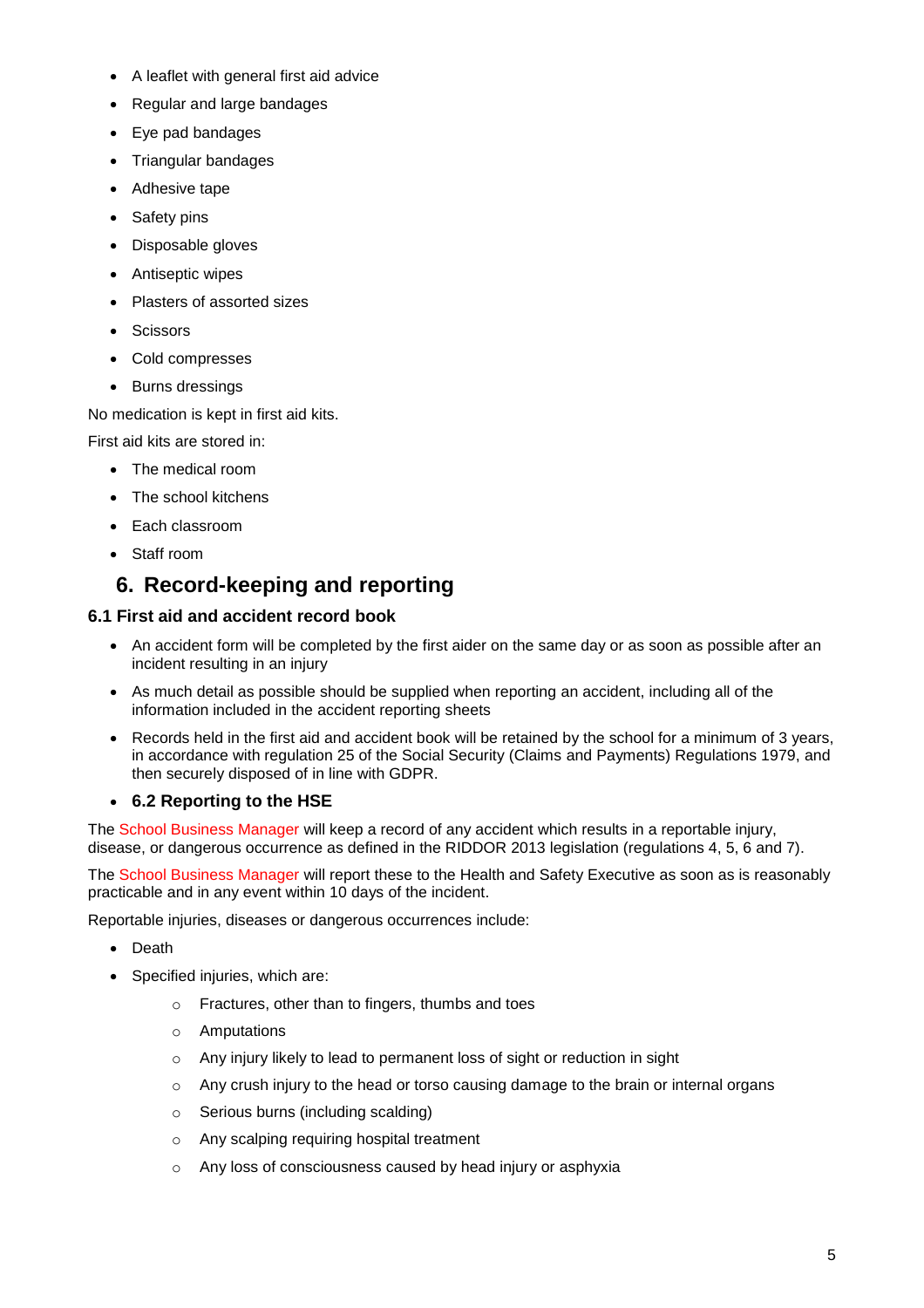- o Any other injury arising from working in an enclosed space which leads to hypothermia or heat-induced illness, or requires resuscitation or admittance to hospital for more than 24 hours
- Injuries where an employee is away from work or unable to perform their normal work duties for more than 7 consecutive days (not including the day of the incident)
- Where an accident leads to someone being taken to hospital
- Near-miss events that do not result in an injury, but could have done. Examples of near-miss events relevant to schools include, but are not limited to:
	- o The collapse or failure of load-bearing parts of lifts and lifting equipment
	- $\circ$  The accidental release of a biological agent likely to cause severe human illness
	- $\circ$  The accidental release or escape of any substance that may cause a serious injury or damage to health
	- o An electrical short circuit or overload causing a fire or explosion

Information on how to make a RIDDOR report is available here:

[How to make a RIDDOR report, HSE](http://www.hse.gov.uk/riddor/report.htm) http://www.hse.gov.uk/riddor/report.htm

#### **6.3 Notifying parents**

The class teacher or the person dismissing the class will normally inform parents of any accident or injury sustained by a pupil, and any first aid treatment given, on the same day, or as soon as reasonably practicable.

#### **6.4 Reporting to Ofsted and child protection agencies**

The Head teacher will notify Ofsted of any serious accident, illness or injury to, or death of, a pupil while in the school's care. This will happen as soon as is reasonably practicable, and no later than 14 days after the incident.

The Designated Safeguarding Lead (or in their absence Deputy Designated Safeguarding Lead) will also notify Dudley Children Services of any serious accident or injury to, or the death of, a pupil while in the school's care.

### **7. Training**

All school staff are able to undertake first aid training if they would like to.

All first aiders must have completed a training course, and must hold a valid certificate of competence to show this. The school will keep a register of all trained first aiders, what training they have received and when this is valid until.

Staff are encouraged to renew their first aid training when it is no longer valid.

At all times, at least 1 staff member will have a current paediatric first aid (PFA) certificate which meets the requirements set out in the Early Years Foundation Stage statutory framework and is updated at least every 3 years.

### **8. Monitoring arrangements**

This policy will be reviewed by the Head teacher every 2 years.

At every review, the policy will be approved by the Governing Body Policy Approval Committee. Links with other policies

This first aid policy is linked to the

• Health and safety policy